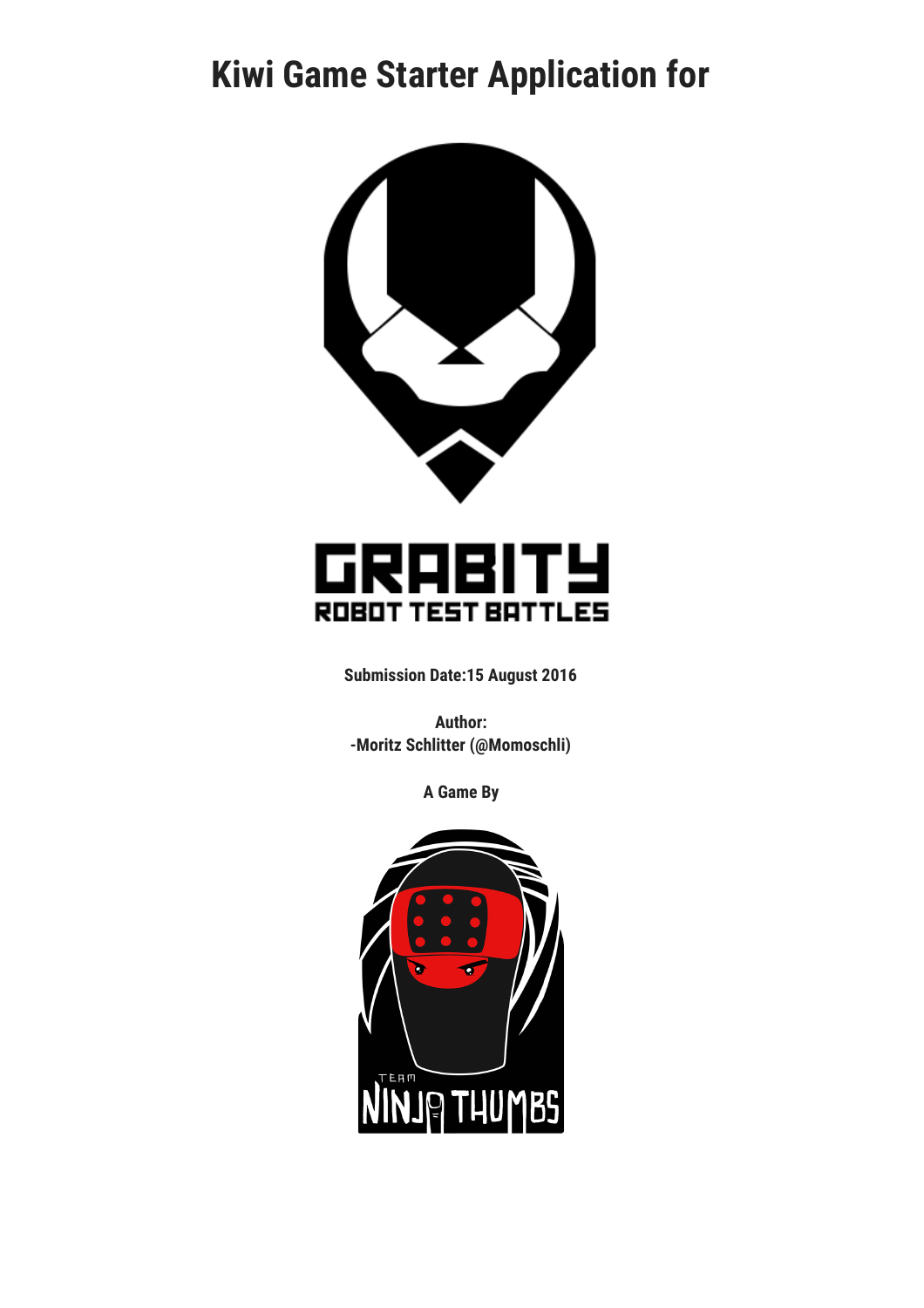## Introduction

Grabity is a fast paced arena physics brawler with gravity guns.

As a Test Robot you must battle your fellow test subjects with Gravity Guns in an intense squabble over everything grabbable in local party matches or competitive online multiplayer. You may use grabbed objects as ammunition or to shield yourself from incoming Projectiles.

Grabbable objects range from simple crates and explosive barrels to more powerful objects such as security drones that can shoot lasers or chainsaws to decimate your opponents.

Each Battle Arena will have one or more unique selling points that takes advantage of Unity's physics system to spice things up, eg. air vents that propel the player into the air or wobbly platforms.

To be the most indisposable test subject means mastering and combining both mobility and aiming mechanics.<https://twitter.com/TeamNinjaThumbs/status/757151215624949761>

# Selling Points

**Grabity** is the result of the games that we love to play and as such takes inspiration from a variety of games such as Smash Brothers, Half Life , Rocket League, Super Meat Boy and combines these into something new and interesting.

- Using physics to create interactive levels that prevent the game from becoming too repetitive
- Easy to learn hard to master with a simple premise and tight controls
- Offers both local and online multiplayer
- Shared ammunition hectic fights over set pieces to be used as ammunition
- Power Ups to grant temporary advantages, shield, damage,mobility boosters
- Short intense matches for casual and hardcore players
- Physics system creates insane, funny and over the top battles
- New skins and accessories to unlock

## Key Content And Game Assets

#### (Not Implemented) [Goal]

- **●** Core Gameplay mechanics established
- **●** Player Model; A1mBT (ver1) using Final IK for aiming and shooting [Goal of 3 Skins]
- Gravity Gun Model; Plain and Gold
- **●** Interactive set pieces; Crates, Containers, Barrels, (Drones, Grenades, Chainsaw)
- **●** Arenas; Training Stage, Air vents (WIP) [Goal of 8]
- **●** Accessories, Helmet [Goal of 20 Wearables]
- Sound FX ; Grabbing, Shooting, Jetpack, Explosions, Walking, Running, Ambient
- PickUps; Health, [Damage Boost, Shield]
- Modes; DeathMatch [Capture the Flag, Basketball, King of the Hill]
- Interactables; Wobbly Platforms, Air Vents, Conveyor Belts, Magnets, Crushers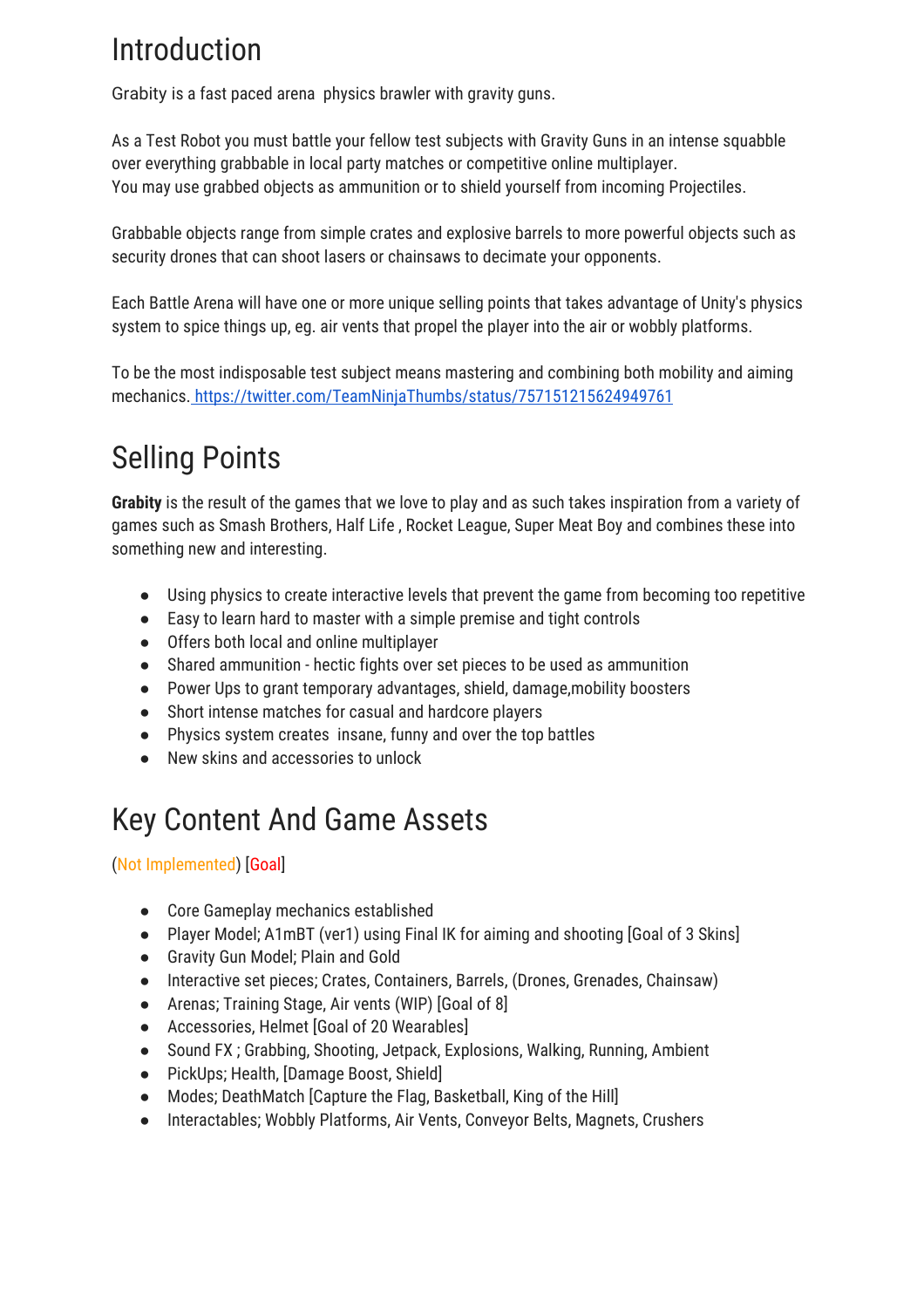







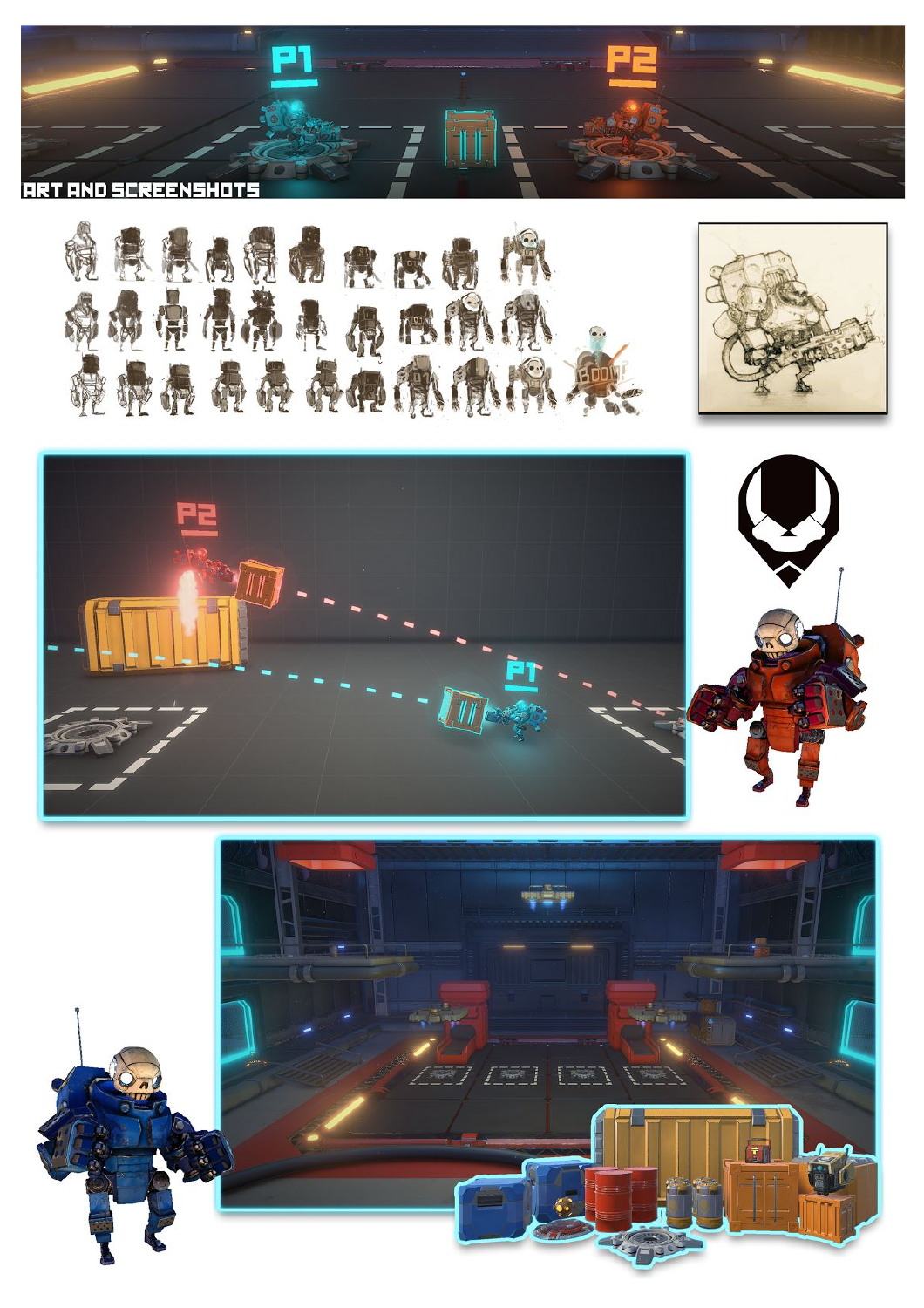## Target Audience

#### **Genre: Action, Indie, Casual Tags: Platformer, Indie, Action, Physics, Sci-fi, Multiplayer,2.5D, Sidescroller.**

#### **Casual and Hardcore Gamers;**

Grabity's simple premise, intuitive controls and short matches make the game easily accessible to casual gamers, however the games competitive nature and high skill ceiling allows for more hardcore gamers to invest more time in online multiplayer matches.

- Western male players given the aesthetic of the game
- Age group 15-30

#### **Case Study Rocket League;**

A competitive, physics based Arena game with easily accessible controls and a simple premise. Psyonix talks about their experiences in developing the game and we found our experience to be quite similar as "People who got it LOVED it." We want to be able to build a similar cult following and will take the lessons on board that the developers had to learn the hard way through rocket league's predecessor "Super Sonic Acrobatic Rocket Powered Battle Cars" released in 2008. ([https://www.youtube.com/watch?v=Ut1BIsCby2c\)](https://www.youtube.com/watch?v=Ut1BIsCby2c)

### Game Distribution and Promotion

| Marketing                    | <b>Details</b>                                                                                                                  |
|------------------------------|---------------------------------------------------------------------------------------------------------------------------------|
| <b>Gameplay Teasers</b>      | Showing of new game modes and power ups.                                                                                        |
| Kickstarter Campaign         | To raise additional funds for full time<br>development                                                                          |
| <b>Steam Early Access</b>    | To build an initial fan base that will help to<br>shape and promote the game through<br>development                             |
| Social Media                 | Twitter, Facebook, Reddit                                                                                                       |
| Website                      | To use as an information hub and monthly<br>devlogs                                                                             |
| <b>Polished Game Trailer</b> | A higher quality Trailer that summarizes the<br>qame                                                                            |
| Youtube                      | Free keys to youtubers who play multiplayer<br>games                                                                            |
| <b>Expos</b>                 | We want to promote the game at PAX<br>Melbourne and Armageddon 2017. We will also<br>continue to show the game monthly at NZGDA |